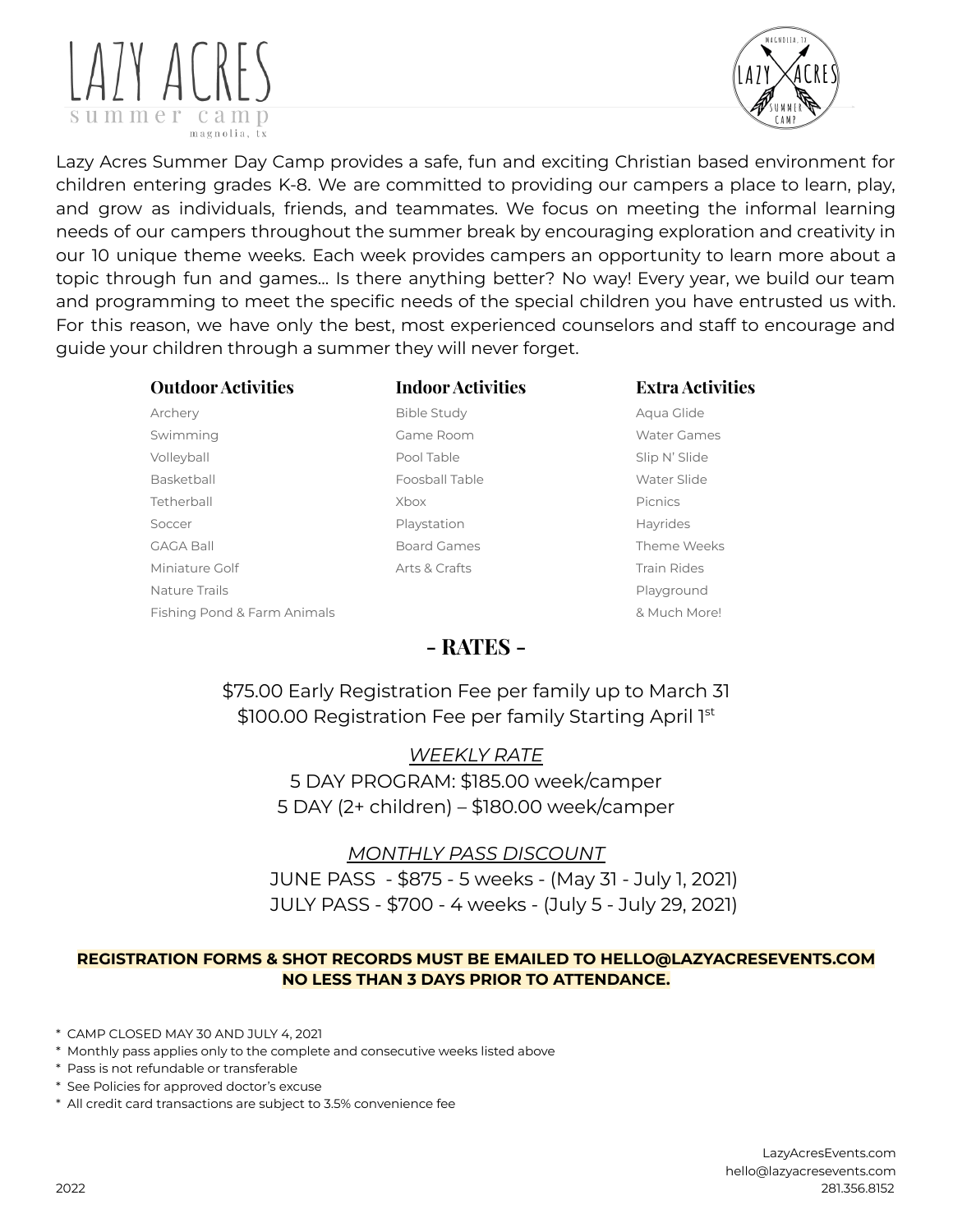

# - Policies and Procedures -

# Registration

Early Registration – February 15 – March 31 \$75.00 Registration April 1 and after- \$ 100.00 per family *(Must have turned in all registration forms including shot records to receive early registration discount)* Registration is due ONCE A YEAR for all Lazy Acres campers (1 fee per family household). All registration fees are non-refundable.

# Hours of Operation:

Day Camp Hours: Monday - Friday: 7:00 AM to 6:00 PM

Office Hours: (by phone/email) Monday - Friday 8:00 AM - 5:00PM

# Registration and Weekly Fees

Payment and all required forms are due no later than end of day Wednesday *prior to your child's week of attendance*. No refunds are given on weekly camp fees unless Doctor's note is presented (see Illnesses). A \$20.00late fee/child will be charged to your child's account if the payment has not been received by end of day Monday. If we have not received a payment by Tuesday AM, your child **will not be permitted to attend camp.** Once payment is made, your child is welcome to return to camp! No refunds are allowed without a doctor's note. Upon reviewing Doctor's note, your child may receive a \$15.00 refund for every excused absence.

### Illnesses

Children with fever or illness must be picked up within ONE HOUR of contacting parent/guardian. Pickup after one hour will incur late pickup fees. All illnesses must be communicated to camp staff in order to ensure the effective care of campers. Campers who may have contagious illnesses may be required to stay home from camp until a medical Doctor gives written notice that their illness is no longer contagious. Serious illness that does not physically permit a child to come to camp may be considered for a partial refund when a doctor's note is presented, outlining a child's inability to participate in regular camp activities. Payment in the amount of \$15.00 per day may be refunded for approved excused absence.

# Fees

Credit Card, cash and checks are accepted on site. Checks are to have your Child's name and week of attendance written in the memo. *(Please make checks payable to Lazy Acres)* Online payments can be made through our website www.lazyacresevents.com/paynow. **There is a 3.5% convenience fee applied to all credit card transactions.** A fee of \$30.00 will be charged for NSF checks. After Lazy Acres has received two NSF Checks for payment, you will be required to pay by cash or credit card.

# Dismissal

We reserve the right to dismiss campers with no refund in the event of behavioral problems that may put the safety and well being of Lazy Acres campers and/or staff at risk.

# Late Pick-Up Fees

Camp ends at 6:00pm sharp. Please call to inform closing staff if you are running late. A fee is applied for all campers picked up after 6:00. *Late fees are per child.* Late pick-up fees for \$1 per minute late. Ex. 6:05pm = \$5 per child; 6:17pm= \$17 per child

# Items from home

Campers are permitted to bring books, food, one stuffed animal. NO ELECTRONIC DEVICES. Please put your child's name on all belongings. We cannot guarantee the safekeeping of extra items and are not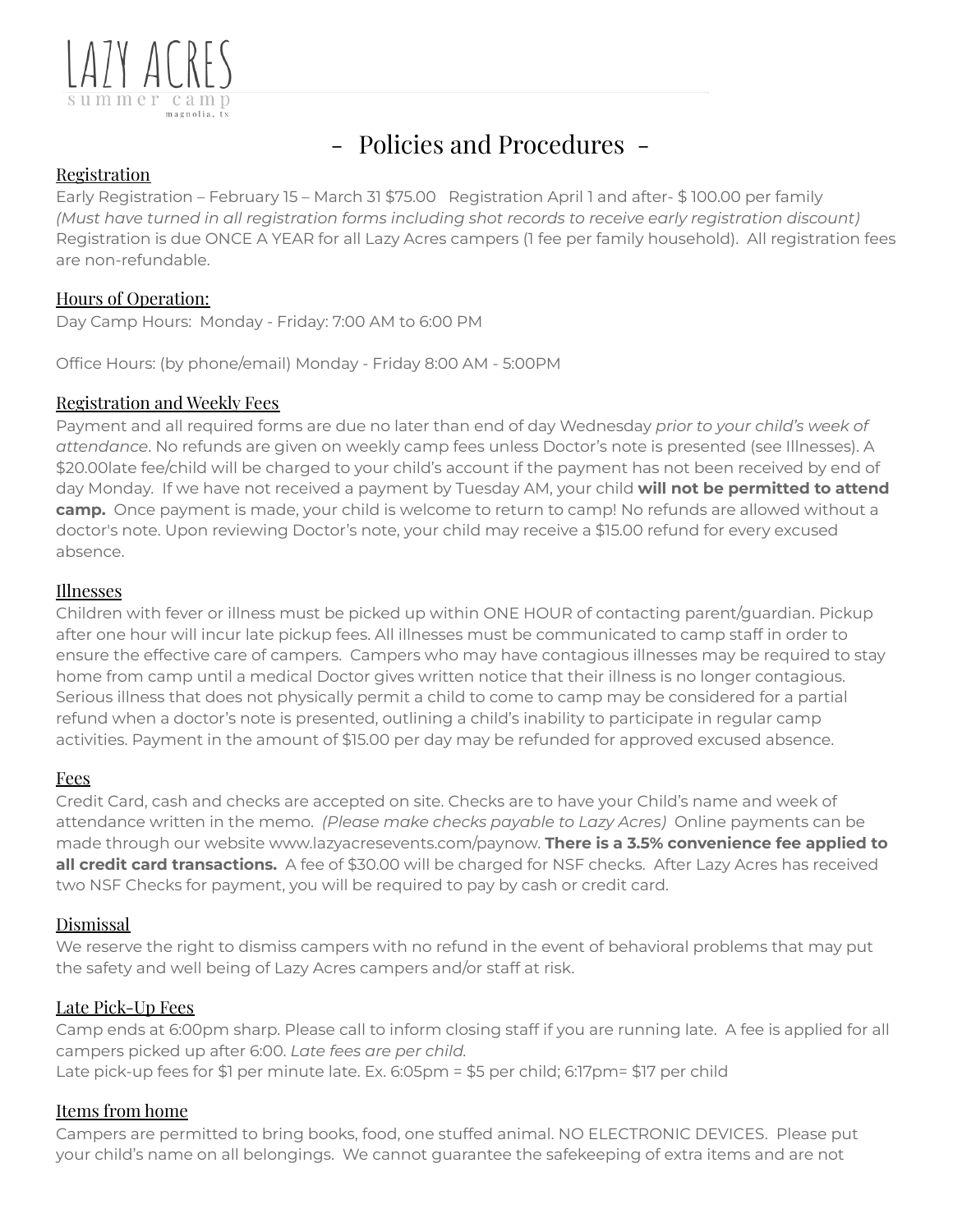

responsible for the loss or damage of items. Counselors will let Campers know when they are permitted to use items brought from home. It is understood these items may be confiscated if the privilege is misused. Campers are not permitted to bring pocket knives or weapons of any kind. Parents/guardians who are unsure about an item should ask a staff member. Lazy Acres staff reserves the right to look through camper items if deemed appropriate by the Camp Director.

## Cell Phone/Electronic Device Use

#### **\*\*NEW TO 2022\*\***

*Cell phones and Electronic Devices are no longer allowed at camp.* If your child brings either to camp, it must stay concealed within their bag inside their cubby. Any camper caught using their device without prior authorization from a Lazy Acres staff member will have their device confiscated. The device will be released to the parent at pickup.

# All Items must be labeled

We will attempt to return all labeled items. Many children have the same swimsuits, towels, A lost and found basket is located near the sign in desk, please check at least once a week for lost items. If items are not claimed by the last day of camp they will be donated or discarded.

# Lunch and Snacks

Campers bring their own PREPARED lunch and three snacks. If your child packs their own lunch, please check to make sure they have packed a well-balanced meal and 3 protein packed snacks. We CAN NOT microwave items for campers.

Snack ideas: ½ sandwich, cheese/crackers, fruit, yogurt, protein bars, etc. Small coolers are encouraged. A lunch (PB&J sandwich, chips, fruit and water) will be provided to children that forget their lunch for a \$10.00 fee. An invoice reflecting any fees you are charged will be emailed and/or sent home with your child.

#### **Concessions**

Lazy Acres will open our concession stand at all scheduled snack and lunch times for campers to purchase drinks, snacks, and treat items for \$1-\$2. Snacks are \$1 and include (but are not limited to) chips, beef jerky, gushers, fruit roll ups, and crackers). Candy and gatorade are available for \$2. Please send your child with cash if they plan to purchase concessions.

#### Nut Awareness

Any food or nut allergy must be written **and** verbally reported to the Lazy Acres Assistant Director or Director. We do not accept any liability from nut allergies, as we do not guarantee a nut free facility.

# Dress Code

As an indoor/outdoor activity based Christian program, we ask that all campers wear age and activity appropriate clothing. Some of the required dress code items are tennis shoes, no exposed undergarments, no exposed midriff, shorts to mid thigh, 1 piece or tankini swimsuits for girls, and drawstring trunks with lining for boys. Campers in violation of swim dress code will not be permitted to participate in swim time.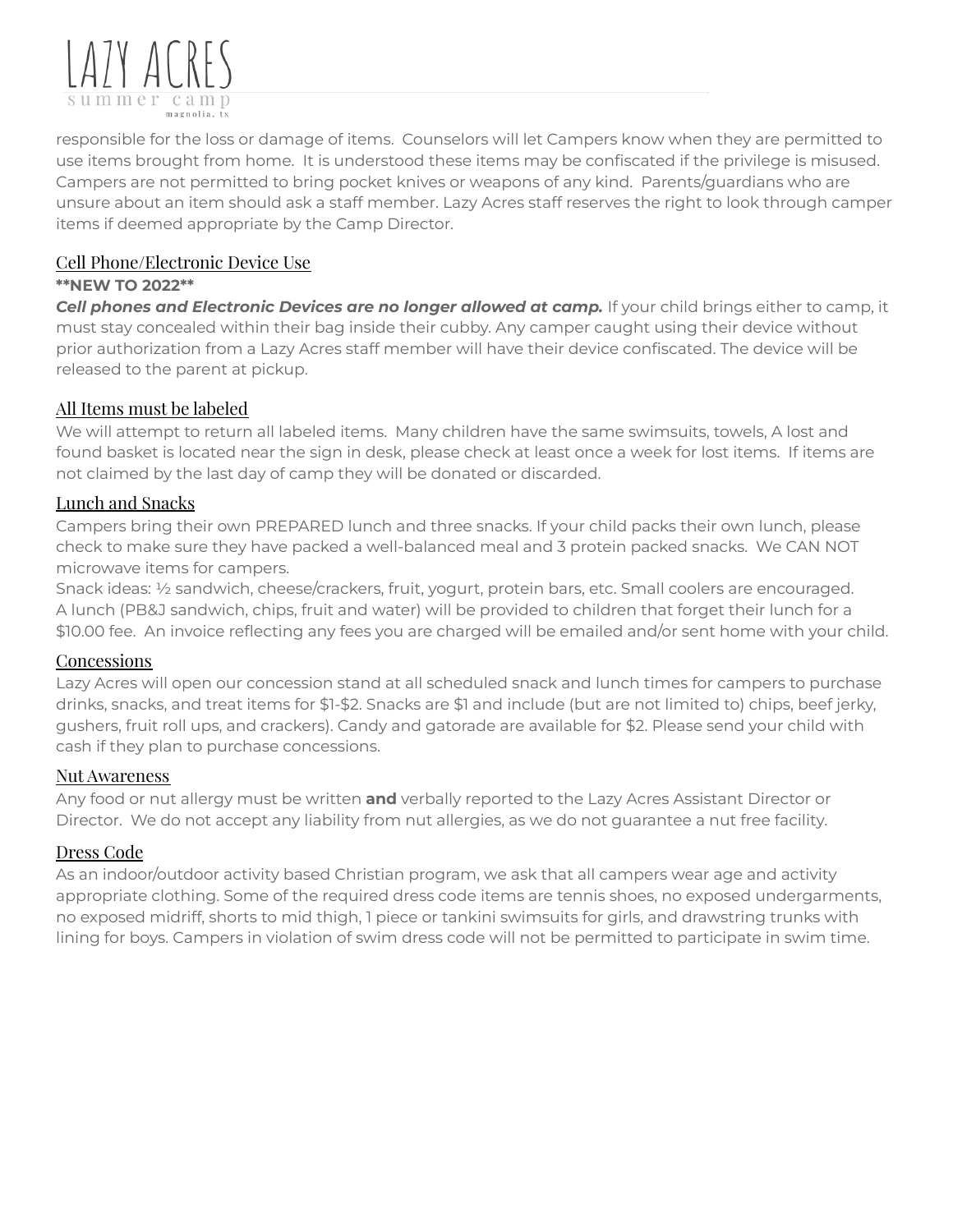

### Inclement Weather

"When thunder roars, we go indoors." Campers will not go outside or have any type of water activities until thunder has not been heard for 30 minutes. Lazy Acres follows the National Weather Service for bad weather warnings such as flooding, hurricane, or tropical storm. If Tomball College is closed due to weather, Lazy Acres will close as well. Please check our camp facebook page for important announcements.

### Swimming Pool

All campers are required to take a swim test. Campers must be able to swim the length of the pool and back before swimming without a life jacket. If your child does not pass the swim test, they must bring a US Coast Guard approved life jacket to wear in the pool. They must wear their life jacket at all times when they are in the pool area. Any camper with hair to their shoulders or longer will be required to have their hair pulled back for safety.

### Sunscreen Policy

It's highly encouraged to send your child to camp with an aerosol can of WATERPROOF SUNSCREEN (please label). If a child can not apply their own sunscreen, sunscreen will be applied to the camper's - face, shoulders, arms and back by a staff member. *Sunscreen will only be applied if the parent has brought their child sunscreen. We do not provide sunscreen, and* campers are not allowed to share. If your child has a fair complexion it is highly advisable they wear a UV blocking shirt and hat for maximum protection.

### Head Lice and Nit Policy

At Lazy Acres we strive to maintain a consistently healthy environment for our campers. As a group playing in close quarters, head lice can spread quickly and be hard to eliminate. In an effort to prevent lice, we ask parents to check their child's head before they come to camp. We abide by a strict NO NIT POLICY. In the event of lice/nits, campers will go home for treatment. Lazy Acres staff will approve campers before returning to camp. If a camper is not able to return to camp, a refund of \$15.00 per day of the camp weekly fee will be granted.

# Completing Appropriate Camper Identity Forms & Shot Records

All camper forms must be completed in their entirety before being admitted to camp. According to State requirements, your child may not attend camp until a current immunization record has been received.

#### Discipline Policy

We use positive techniques of guidance, including logical consequences applied in problematic situations, redirection to more acceptable behavior, anticipation and elimination of potential problems, as well as encouraging appropriate behavior. Our goal is to help children become self-directed in their behavior.

#### COVID-19 Safety and Precautions

The following safety precautions have been put in place for the safety of our campers and staff. Please be aware these will be enforced for the foreseeable future.

- Daily temperature checks on all campers and staff prior to admittance
- Limited class sizes and minimal large group activities
- Increased washing, sanitizing and outdoor hand washing stations installed
- Campers with COVID-19 exposure are required to quarantine for 10 days or 5 days with negative test
- Masks are optional for all parents, staff and campers while on the premises